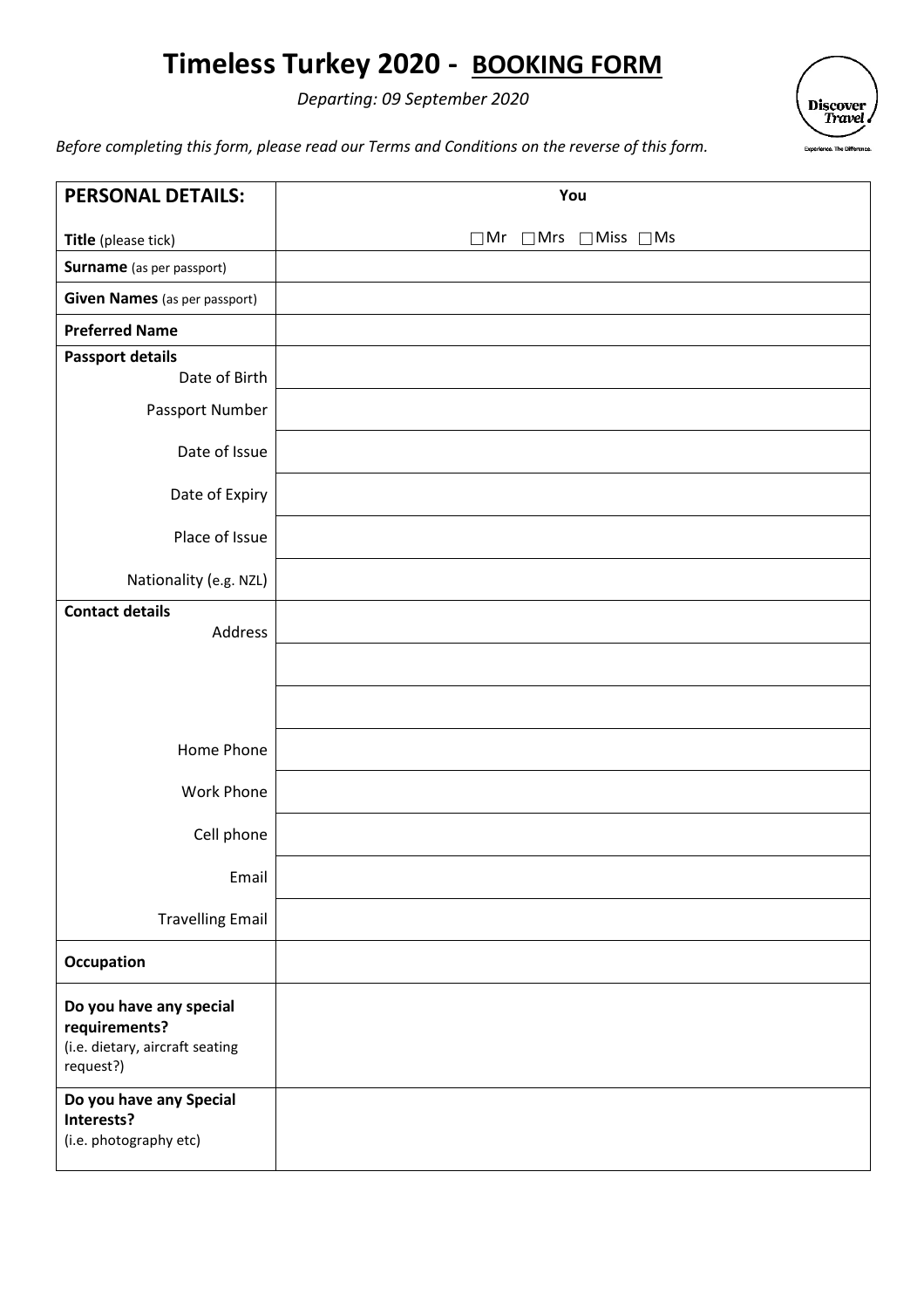| <b>Emergency Contact details</b>                                                                                                                                                       |                                                         |
|----------------------------------------------------------------------------------------------------------------------------------------------------------------------------------------|---------------------------------------------------------|
| Name                                                                                                                                                                                   |                                                         |
| Relationship                                                                                                                                                                           |                                                         |
| Home Phone                                                                                                                                                                             |                                                         |
| <b>Work Phone</b>                                                                                                                                                                      |                                                         |
| Cell phone                                                                                                                                                                             |                                                         |
| Email                                                                                                                                                                                  |                                                         |
| <b>TRAVEL INSURANCE:</b>                                                                                                                                                               |                                                         |
| <b>Insurance Provider</b><br>Insurance Policy Number                                                                                                                                   |                                                         |
| <b>Insurance Emergency</b>                                                                                                                                                             |                                                         |
| <b>Contact Phone Number</b>                                                                                                                                                            |                                                         |
| <b>Medical Information:</b><br>During the last 5<br>a)<br>years, have you<br>suffered from any<br>significant illness,<br>been hospitalised or<br>require regular care<br>by a doctor? | $\Box$ No $\Box$ Yes<br>If yes, please indicate reason: |
| b)<br>Do you have any<br>physical limitations,<br>impairments,<br>handicaps or<br>prosthesis?                                                                                          | $\Box$ No $\Box$ Yes<br>If yes, please specify:         |
| Do you have<br>c)<br>difficulty walking, or<br>use a device for<br>mobility assistance<br>e.g. crutches, cane<br>or wheelchair?                                                        | $\Box$ No $\Box$ Yes<br>If yes, please specify:         |
| Do you take<br>d)<br>medication or drugs<br>related to a pre-<br>existing medical<br>condition?                                                                                        | $\Box$ No<br>$\square$ Yes                              |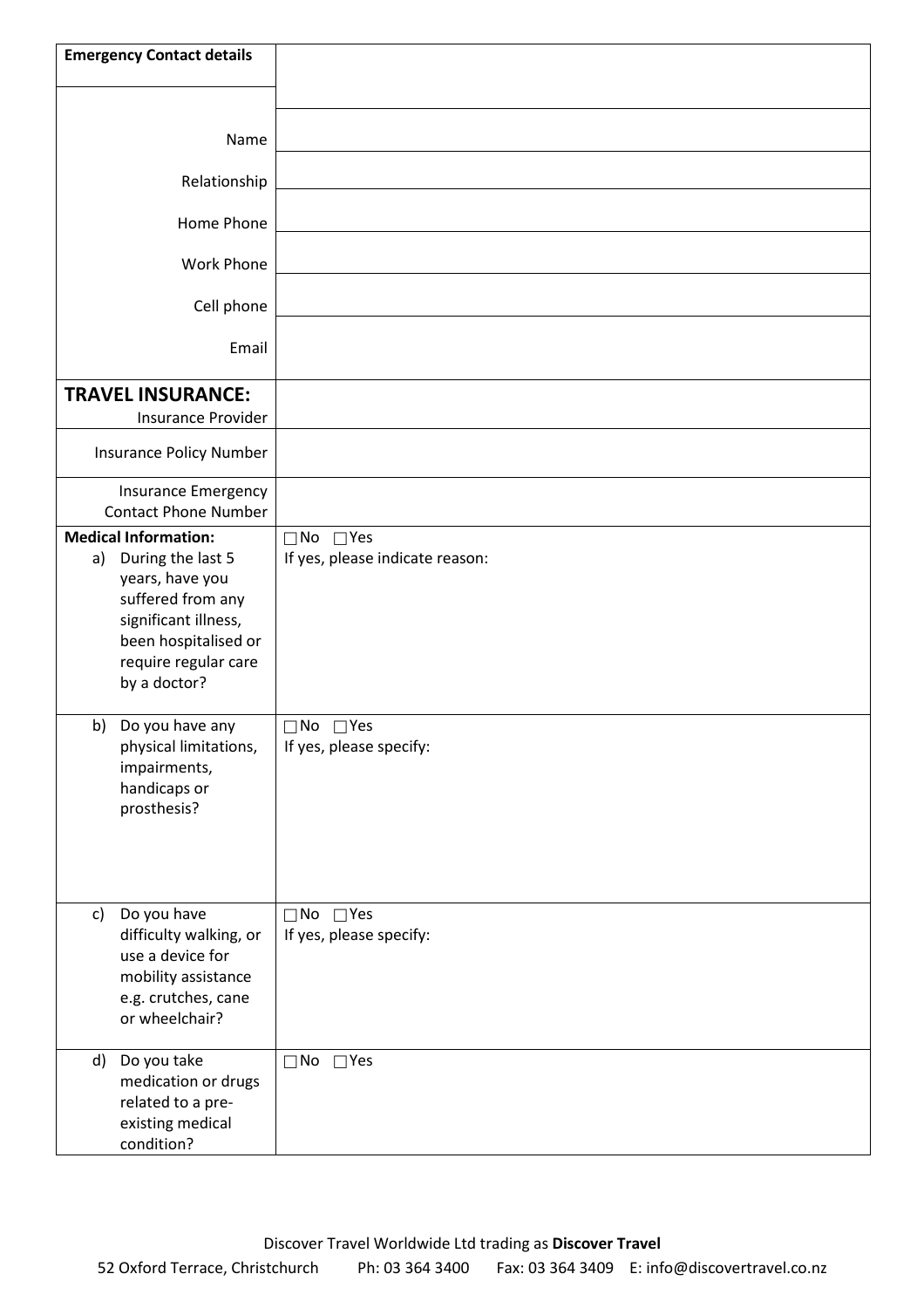| Do you have any<br>e)<br>allergies, or<br>reactions to any<br>medication or drugs?                  | $\Box$ No $\Box$ Yes<br>If yes, please specify: |
|-----------------------------------------------------------------------------------------------------|-------------------------------------------------|
| I/We enclose a non-<br>refundable registration<br>deposit of:<br>\$1 000.00 per person<br>Signature |                                                 |
| Date                                                                                                |                                                 |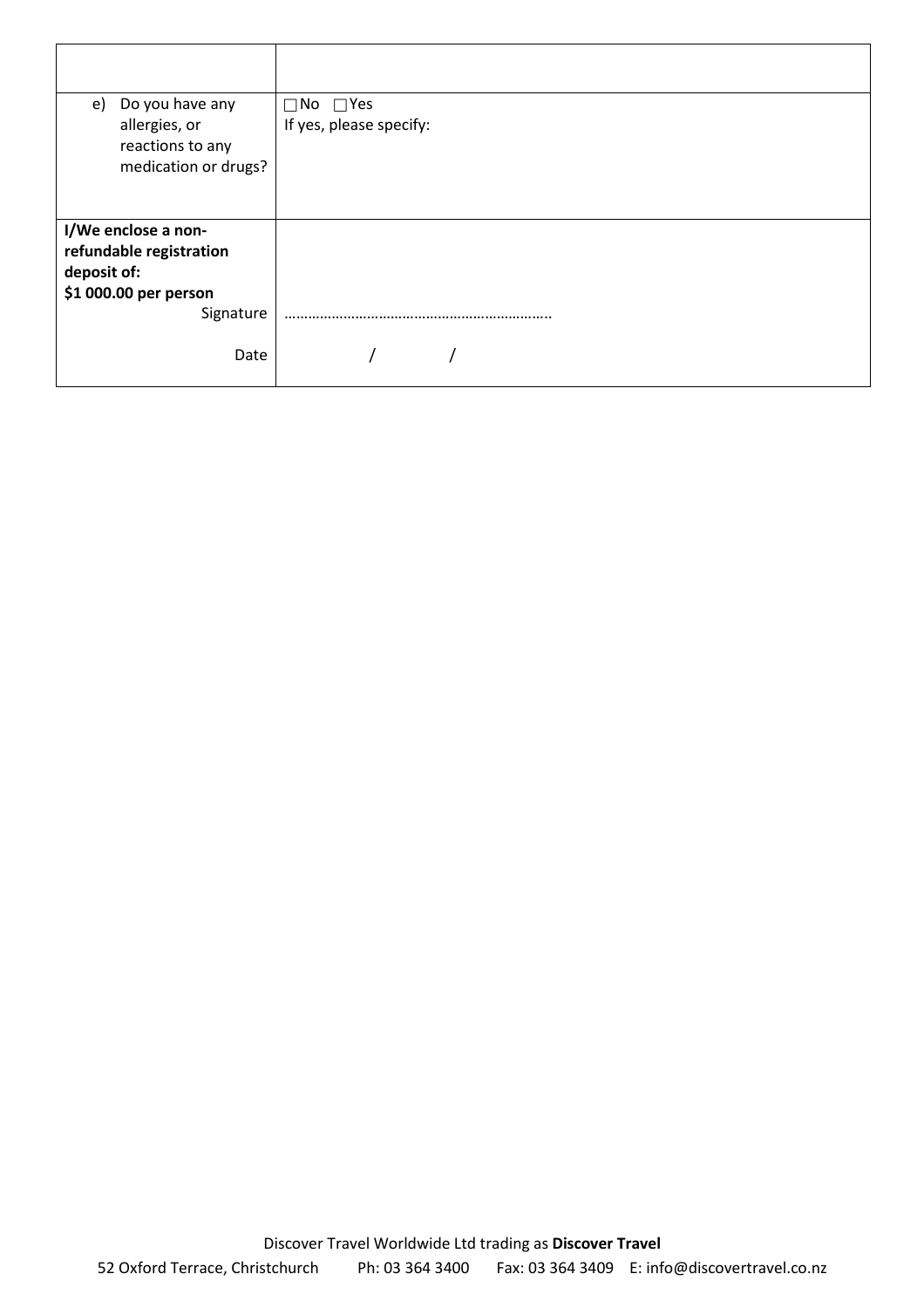## **TERMS AND CONDITIONS**

#### **Responsibility**

*Discover Travel* is responsible for making arrangements specified in the itinerary, including transportation, sightseeing and accommodation mentioned. We include the services of independent contractors such as airlines, hotels, & Safari operators, guides & drivers plus other operators whose staff are not agents, employees or servants of *Discover Travel*. Although we make every effort to ensure that your tour is a great success, we cannot take responsibility for the conduct, nor be held responsible for the actions of people or agents that are not employees of *Discover Travel*. The international carriage of passengers is subject to international conventions and treaties where applicable. If, after your departure, the services included in the tour cannot be supplied or there are changes in an itinerary for reasons beyond our control, *Discover Travel* will arrange for a provision of comparable services. Any resulting additional expenses will be payable by travellers and any resultant savings will be refunded to holiday participants on their return to New Zealand.

#### **Validity**

The prices listed are based on the exchange rates current at the time of pricing. *Discover Travel* reserves the right to alter these accordingly. Prices are based on a minimum group size of 11 people and a maximum of 15 people, excluding the tour escort. Should the group size be less than 11, excluding the tour escort, the tour shall not proceed.

#### **Payment**

Please pay your non-refundable deposit (NZD\$1000.00) per person upon booking and completing the form. Full payment will be due no later than 09 May 2020.

The price quoted is for payment by cash, cheque or direct bank transfer. **Cheques:** Should be made payable to '*Discover Travel*'. Our postal address is PO Box 2477, Christchurch.

**Bank Transfer:** 06 0801 0495605 02 – Discover Travel Worldwide Ltd, using 'Turkey 2020' as a reference.

**VISA or Mastercard** payments will incur a 2% convenience fee and American Express a 3% fee.

#### **Price**

The price of NZD\$8,675.00 per person is based on single occupancy.

## **Business Class Supplement**

We would be happy to quote a business class supplement please discuss with your *Discover Travel* Consultant.

#### **Comprehensive travel insurance**

You must have comprehensive travel insurance to travel with us. Please ask your *Discover Travel* Consultant for details of our travel insurance policies with Allianz Global Assistance. We recommend taking our travel insurance at the time of paying your non-refundable deposit so you are covered in the event of needing to cancel for an unforeseen reason.

#### **Passport and Visa Requirements**

It is important that we sight your passport at the time of booking to confirm we have the correct name for your booking and that your passport is valid and in good order. Airline tickets must be issued in the same surname (family name) and first name as detailed in your passport. Prior to confirming your travel arrangements, you should check your Passport and establish that it will remain current for the entire period of your travel. Your itinerary requires that your Passport remains valid for a period of six months after the date upon which you are scheduled to arrive in Turkey. New Zealand citizens currently do not require a visa for Turkey. Other nationalities may require a visa. Please discuss these details with your Discover Travel Consultant.

## **Vaccinations**

Certain countries require that travellers be vaccinated against specific diseases. Check with your doctor and the Embassies of countries to which you are travelling to satisfy yourself as to whether your destination has any requirements in this regard.

#### **Cancellation by the traveller**

Should you wish to cancel your participation in this tour, the date of the trip cancellation is the date on which the written cancellation is received by *Discover Travel*. Our terms are as follows:

- 124 days prior to trip departure loss of deposit
- Less than 124 days prior to departure trip  $-100\%$  of total booking cost

#### **Cancellation/Withdrawal by Discover Travel**

If the tour is cancelled due to minimum numbers not being reached, payment made will be refunded in full. *Discover Travel* is unable to take responsibility should a tour not operate due to natural disaster, political unrest or other such events beyond our control. It is the passenger's responsibility to have travel insurance in place to cover such eventualities.

It is therefore essential that travel insurance is arranged and paid for at the time of paying your deposit. Once the deposit